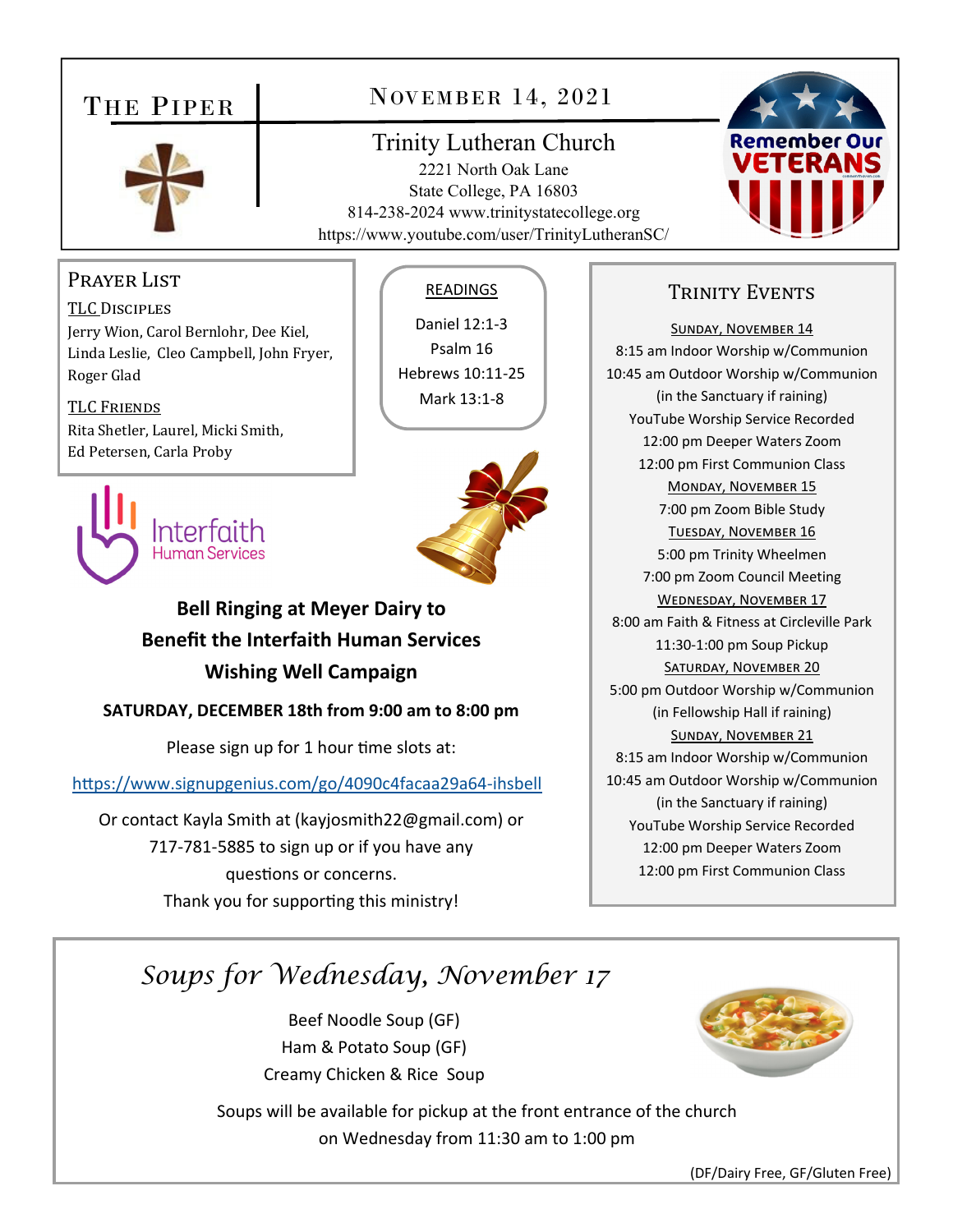#### **Living Lutheran Magazine**

It is time to renew subscriptions for the Living Lutheran Magazine

If you would like to subscribe or continue receiving this publication the cost to renew is \$11.00/year Please have checks made out to Trinity with Living Lutheran on the memo line and place in the offering plate

Deadline to order is Sunday 11/21/21



Faith & Fitness is still meeting at Circleville Park on Wednesday mornings at 8:00 am. Bundle up and come join the hearty souls who have been meeting on some of these brisk mornings.





The Patton Township Business Association (PTBA) will be conducting their 16<sup>th</sup> Annual Winter Clothing Drive of **new or gently used** winter coats, winter boots, scarves, gloves, and hats for the Burrowes Street Youth Haven as part of the Centre County Youth Service Bureau (YSB) in State College (boys & girls between the ages of 12‐18).

Collection will continue until December 17th.

The collection box is in the narthex for any contributions that you may have for this worthwhile annual event.

# **Ten Thousand Villages' Biggest Event of The Year**

Support your local and global community at the Annual Bag Sale on November 12-14

This November, it's easy to create opportunities for artisans in developing countries while getting a head start on your holiday shopping.

The pioneers of the global fair trade movement Ten Thousand Villages, which connects artisans in 30 countries to the American marketplace, has announced the dates of their biggest event of the year at their State College location on South Atherton Street.

From Friday, November 12 through Sunday, November 14, customers will save 25% off everything in the store.

Ten Thousand Villages State College does business differently than typical retailers, giving customers an opportunity to shop with intention. Their artisan investment model puts the makers first and is built on long-term partnerships and fair trade principles. Each product sold and donation received expands their ability to deepen artisan relationships, explore new partnerships, and continue their work to break the cycle of poverty.

As a global maker-to-market movement, Ten Thousand Villages U.S. connects artisans in developing countries with conscious shoppers in the United States offering ethically sourced gifts, homewares, and fashion accessories crafted by hand. Every product and donation generates sustainable income — and impact — for 20,000 makers in 30 countries who earn a fair, living wage in safe working conditions.

Discount excludes Bunyaad rugs and gift cards.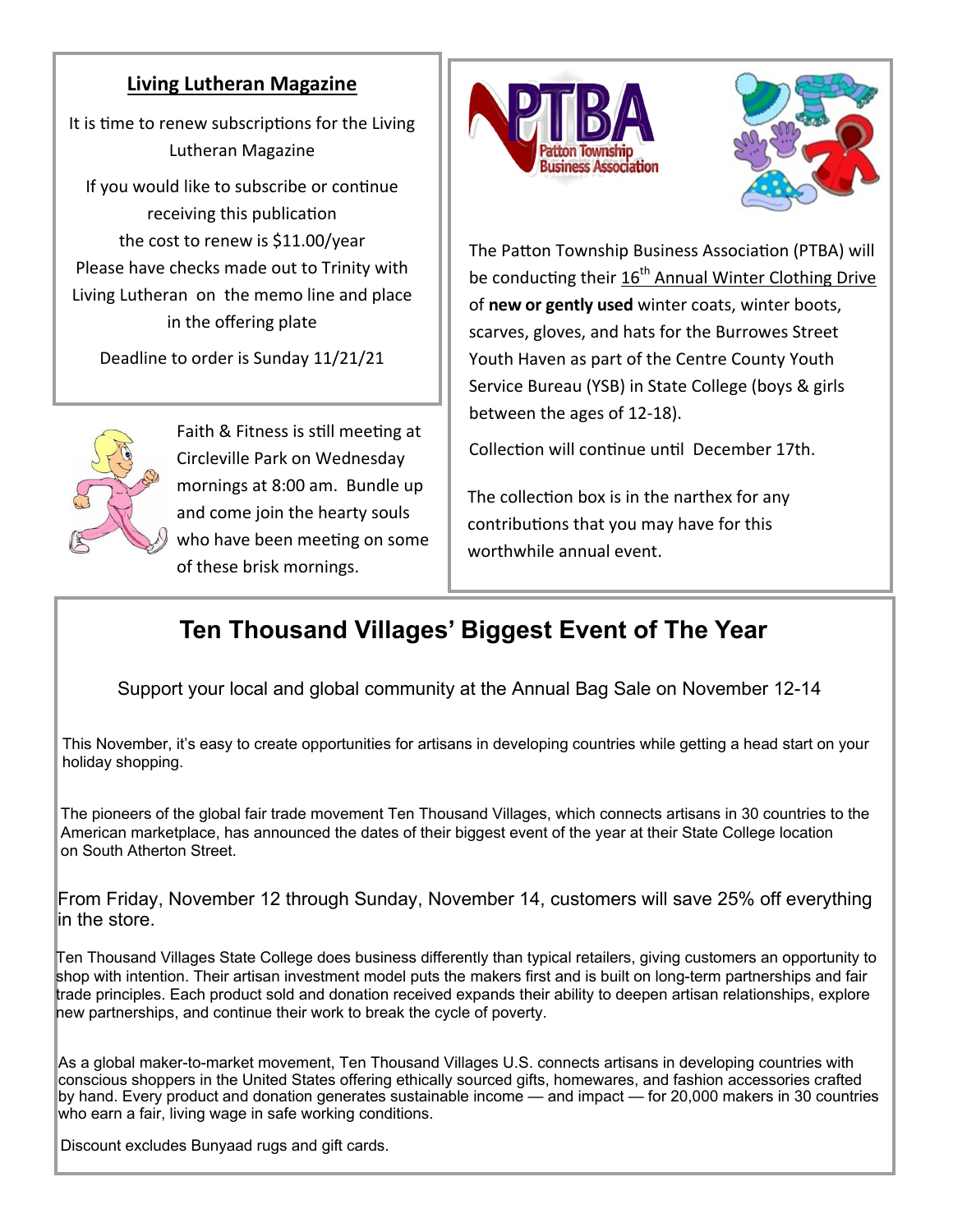# *Harvest Home*

During the month of November, we will be collecting donations for the Allegheny Lutheran Social Ministries (ALSM) Harvest Home campaign.

There are special envelopes on the tables outside the worship space for your donations.

> The Harvest Home gifts support the Senior Living Communities.

Please make checks out to Trinity and we will be sure that your donations get to ALSM.



Thursday Zoom Bible Study has completed the book of Job.

For the remainder of November there will not be a Thursday Zoom Bible Study.

Watch for it to return in December.



#### **BELL CHOIR IS RESUMING**

Starting Tuesday, November 23rd at 5:30 pm the bell choir's first rehearsal will be held in the sanctuary. We had a core group of people but if you would like more information or want to join, please contact Barb Roberts (barbroberts1960@gmail.com)





#### **POINSETTIAS**

Once again this year the church will be providing all the poinsettias for our Christmas services.

If you are interested in having one, you will be able to take them after the Christmas Eve service on December 24th, no matter which service you attend.